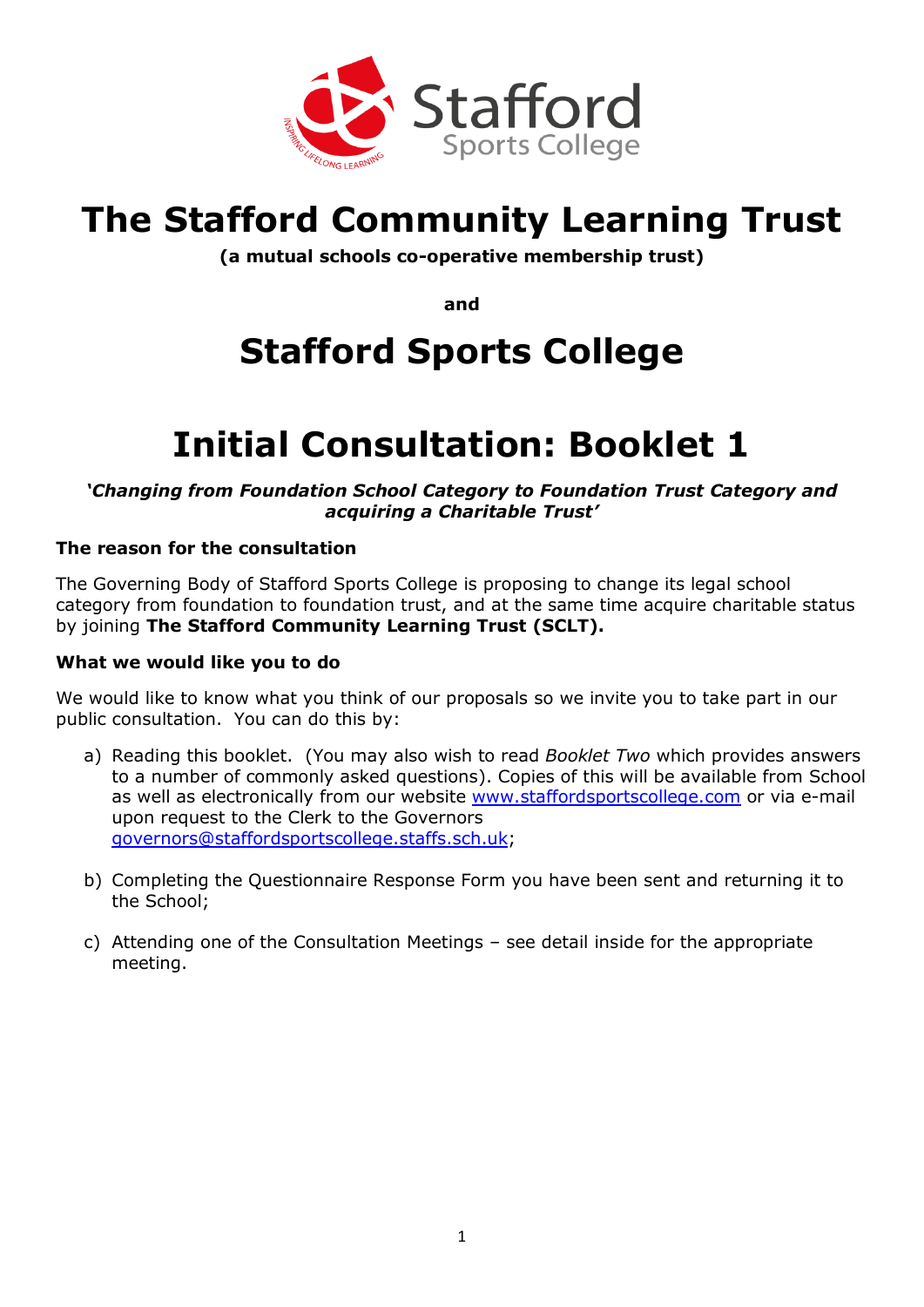## **Contents of this Booklet**

| Section<br>1 | <b>Executive Summary</b>                                                                                                          | Page<br>3      |
|--------------|-----------------------------------------------------------------------------------------------------------------------------------|----------------|
| $\mathbf{2}$ | Visions and Values                                                                                                                | 5              |
| 3            | What will the Trust do?                                                                                                           | 6              |
| 4            | How will the Trust work?                                                                                                          | 9              |
| 5            | <b>Foundation Trust Status</b>                                                                                                    | 10             |
| 6            | What Foundation Trust Status will mean for:<br>a) Parents and Carers;<br>b) Learners;<br>c) Employees;<br>d) The Wider Community. | 11             |
| 7            | The Consultation Process                                                                                                          | 13             |
| 8            | <b>Contact Details</b>                                                                                                            | 14             |
| 9            | Appendices:<br>a) List of Consultees;<br>b) Co-operative Values and Principles;<br>c) Proposed Trust Structure.                   | 15<br>16<br>17 |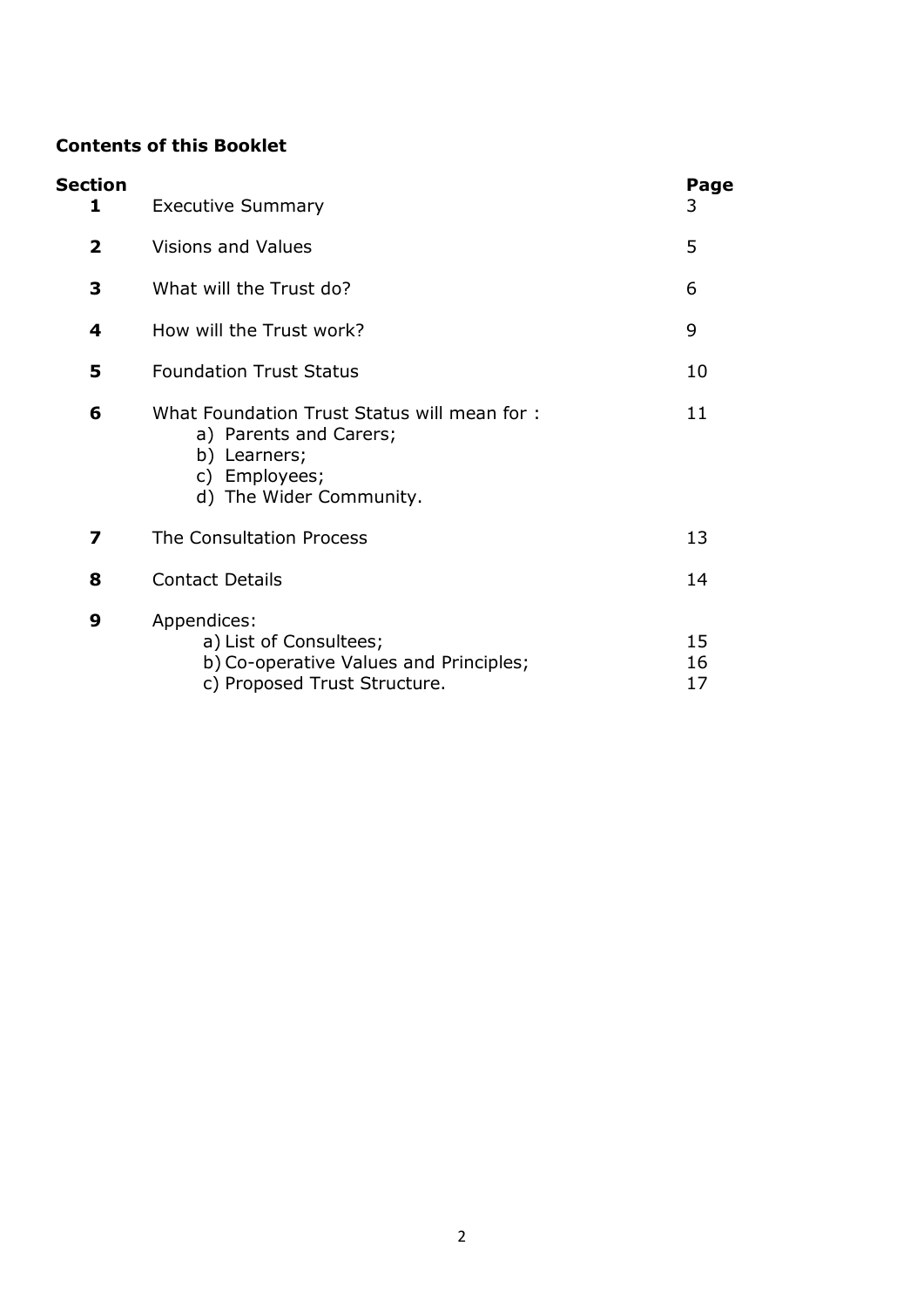## **Section 1 – Executive Summary**

- 1 The Governing Body of Stafford Sports College is proposing to change its legal school category from foundation to foundation trust and at the same time acquire charitable status by joining **The Stafford Community Learning Trust (SCLT).**
- 1.1 The proposed date of implementation (i.e. the date on which any legal change of category would take place and the Trust created) is **1 st May 2015.**
- 1.2 For some time our SLT and the Governing Body have been looking at the various options available to us in terms of the legal status of the school including both Academy and Foundation Trust. After a great deal of thought and discussion, we decided further to explore the co-operative foundation trust model. The Governing Body at its meeting on Thursday February  $5<sup>th</sup>$  decided to take this a stage further by agreeing to consult on proposals to become a Co-operative Trust School.
- 1.3 In many ways this will complete a process the Governing Body embarked upon a time ago when it originally changed the School's legal category from community to foundation. We now suggest completing this process by making our legal foundation a trust which will be known as the Stafford Community Learning Trust (SCLT). Crucially this will not mean us leaving the Staffordshire Local Authority family of maintained schools as would be the case if we became an Academy.
- 1.4 The Stafford Community Learning Trust was originally created nearly two years ago at a time when it was believed that a number of other local schools would consider joining. This did not happen as quickly as was anticipated so we can be the first school to take advantage of this existing legal structure.
- 1.5 In 2012 Stafford Sports College was inspected by *Ofsted* and found to be a 'Good' school. The inspection team's main findings were:
	- Teaching is good and a significant proportion is outstanding.
	- Leaders provide outstanding care for all students and consistently strive to raise their aspirations and build their confidence.
	- Students behave well and, when they are appropriately challenged, their behaviour in lessons is outstanding.
	- Teachers manage behaviour consistently well and the school's expectations of behaviour are continually rising.
	- Students feel safe and say that there is always an adult who will listen if they have a problem.
	- The Sixth Form is good and the curriculum, provided through the Collegiate, is outstanding.
- 1.6 On joining SCLT the Governing Body would still remain the legal employer of staff and the Admissions Authority but our land and assets would transfer across from the Governing Body to SCLT where it would be held mutually on behalf of the Governing Body and our stakeholders. The Governing Body will retain day to day responsibility for managing these assets in the same way as it does now.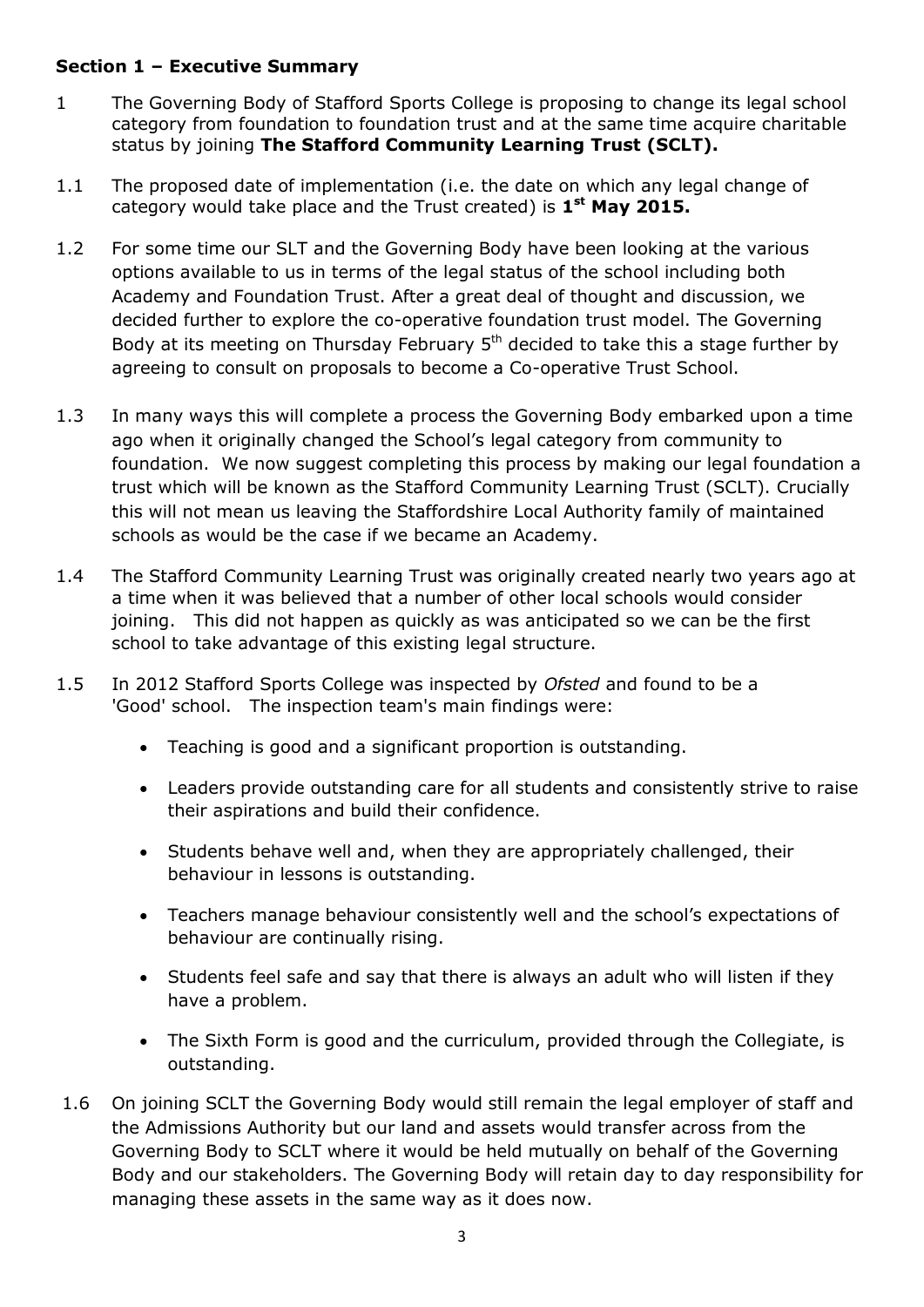- 1.7 What is different about a co-operative foundation trust such as SCLT is that the trust itself is a co-operative. This means that over time stakeholders, be they staff, parents, carers, people who work and live locally and vitally our learners can also join the trust as members. In due course there will be the opportunity for other groups or bodies such as other schools and educational establishments to join the Trust. This is potentially very important as we believe (based on evidence from elsewhere) that this will help us to raise participation and attainment. Another important attraction for us in the co-operative school model is that it will ensure that the historic co-operative values and ethos, as well as its ethical principles and co-operative ways of working are formally embedded in our school. In many ways we already subscribe to these.
- 1.8 Another important attraction for us in the co-operative school model is that it will ensure that the historic co-operative values and ethos, as well as its ethical principles and co-operative ways of working are formally embedded in our school. In many ways we already subscribe to these informally.
- 1.9 We will formally enter into the consultation process by issuing our statutory proposals at noon on Thursday  $5<sup>th</sup>$  March 2014. There will then be a four week statutory consultation period until noon on Thursday 2<sup>nd</sup> April 2015. The Governing Body will meet in the week beginning Monday April  $13<sup>th</sup>$  to consider the outcome of the consultation and decide in view of all responses whether to adopt the proposals. If this is decided, the day the School would join the Trust (the legal implementation date) would be Friday May  $1<sup>st</sup>$ .
- 1.10 We already work closely in an informal manner with many of our local primary and secondary schools. We are also part of the Stafford Collegiate that works collaboratively to offer Sixth Form provision. Our hope is that joining the Trust will help us build a strong partnership of schools supported by the Trust which will work together to further improve standards, outcomes and services for children, young people and their families within our local school communities. Our Headteacher and our Governing Body believe strongly that by working together we can achieve significantly more, for our school as well as other local schools, than we can by working alone. We would therefore like to build on the work already being undertaken by forming a strongly mutual co-operative Trust to support and secure our work.
- 1.11 We would emphasise that no decision has been made as yet and we would welcome suggestions that might help us to improve our proposals as well as challenge them. Copies of all the consultation documents are available from the School website (see Contact Details in Section 8 below).

## 1.12 **Potential Change of School Name**

Although in no way connected with this possible change of status, we are using the opportunity of this consultation to seek your views upon the name of the school. If you believe that the school name should remain the same or change or have any suggestions as to what the name might be, please include these in your response.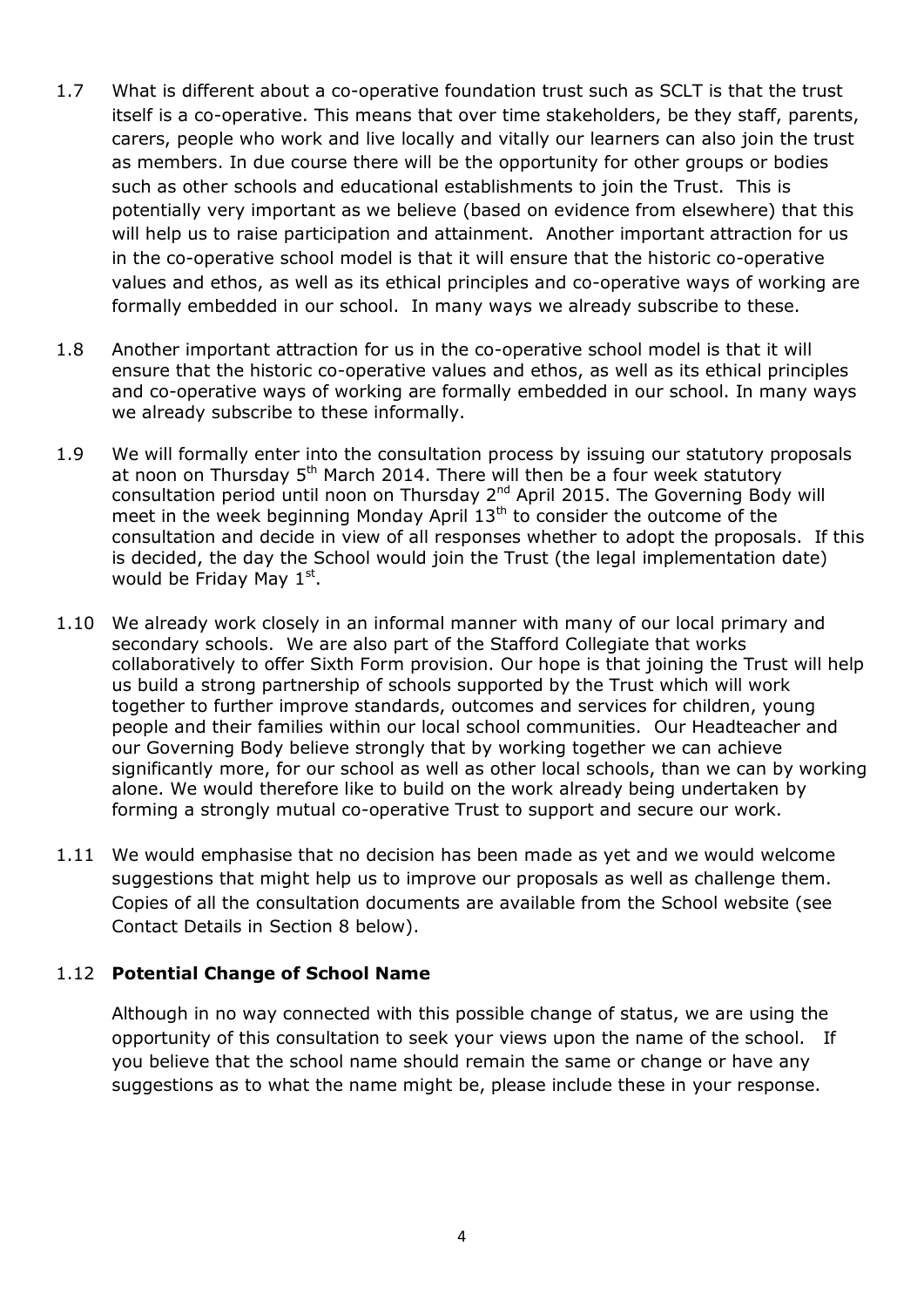# **Section 2 – Visions and Values**

- 2.1 Our vision is to use the strength of the Trust to build on and strengthen what our informal partnership working with local schools has already achieved and to create a learning community which seeks further to improve teaching and learning, to raise enjoyment, achievement and aspirations for all and to ensure children and their families are supported. The values of the Trust are underpinned by the principles of equality, inclusion and commitment to support the well-being of every child and their family in our schools. We have considered a variety of school structures, including academies, but feel that this model best meets our context, needs and values.
- 2.2 Becoming legally a shared Trust will help us to clarify our vision and aims, continue to raise expectations and standards across our area, and make our existing collaboration and associated school improvement strategies more sustainable. We believe that to meet the needs of our communities we need to work together as a community. We know that we can achieve more by working together than we can by working alone. A shared Trust would help to make that belief a reality.
- 2.3 Key aims for our Trust are to:
	- Further improve outcomes for all our learners in all our local schools with a strengthened focus on school-to-school self-improvement;
	- Support each school to become and then remain 'Outstanding';
	- Strengthen our ability to work collaboratively and co-operatively to enable our schools to grow, develop and improve together;
	- Formalise and further develop arrangements already in place for joint working;
	- Develop further the skills and expertise of staff across the schools;
	- Further share resources and skills across the schools;
	- Further increase levels of aspiration across our school communities thereby impacting positively upon standards.
- 2.4 As a co-operative trust, the Trust has adopted the values and principles of the Cooperative Movement (see Appendix B).
- 2.5 Co-operatives are based on the values of self-help, self-responsibility, democracy, equality, equity and solidarity. In the tradition of their founders, co-operative members believe in the values of honesty, openness, social responsibility and caring for others.
- 2.6 We have chosen to become a co-operative trust because these are the values and principles which we feel should underpin our work - with each other and with our young people.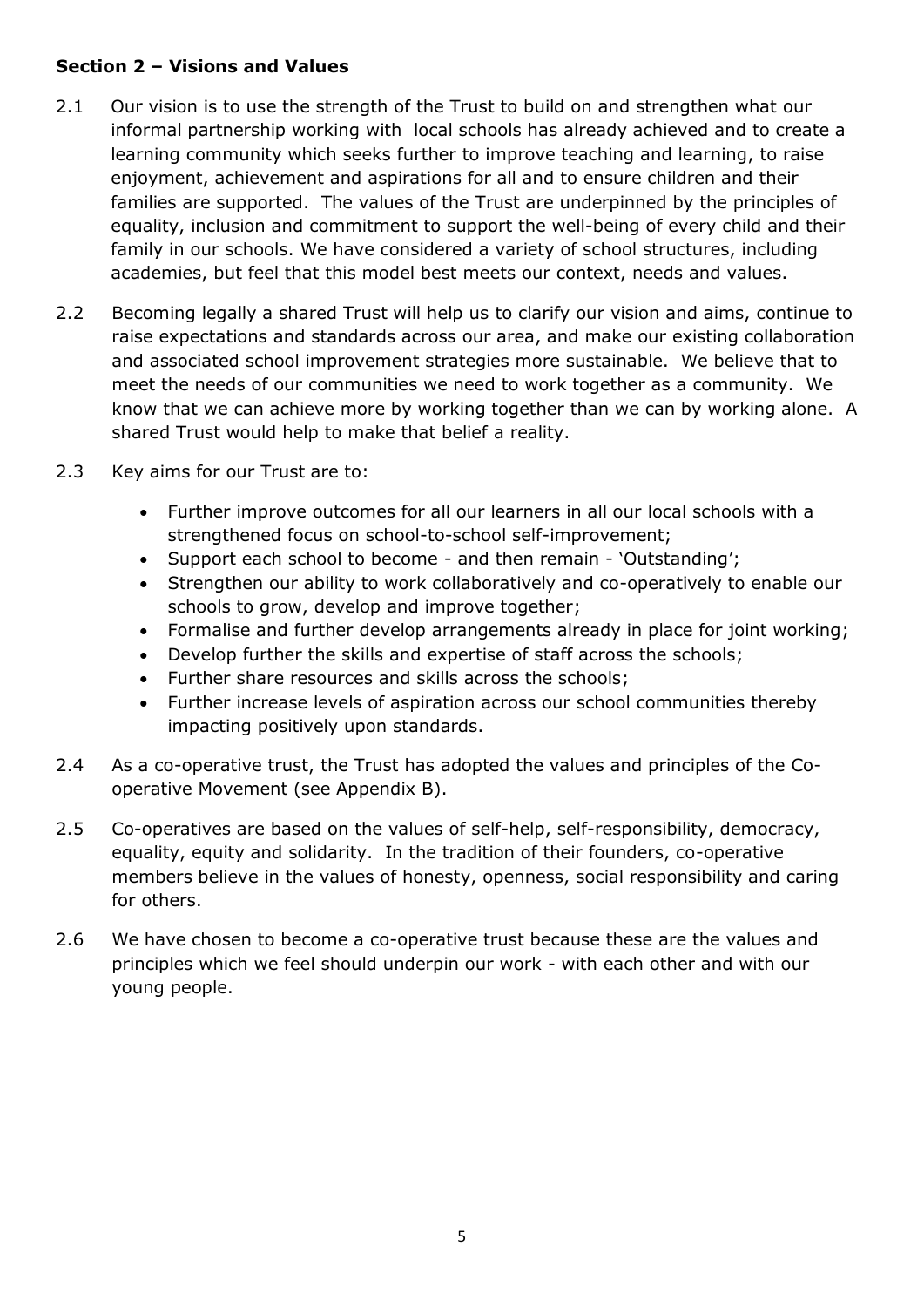## **Section 3 – What will the Trust do?**

# 3.1 **What will be the Trust's particular focus?**

It is the key role of the Trust to raise attainment by:

- Improving the quality and consistency of teaching;
- Increasing aspirations among learners, parents and all those who work with our children;
- Harnessing resources efficiently in the interests of learning;
- Creating the right conditions for enjoyable effective learning.

Our focus is to increase the enjoyment and achievement of all stakeholders by working with a variety of innovative educational partners, from the community and beyond, in order positively to impact on learner outcomes.

# 3.1.1 **Further Improve the Quality and Consistency of Teaching**

As a Trust we will:

- Look to recruit the brightest and the best to work in our schools;
- Develop talented professionals within our schools;
- Continue to encourage teachers and school leaders to share their expertise for the benefit of all members of our Learning Trust;
- Provide professionals working in our schools with the best in terms of training, facilities, resources and support.

# 3.1.2 **Raise Aspirations Further**

As a Trust we will work in partnership to:

- Encourage parents and professionals to have high expectations of our young people - and our young people to have high expectations of themselves;
- Enable those attending our schools to acquire the skills and attitudes needed to go through life as life-long learners;
- Foster creativity and innovation in our young people through an exciting and challenging curriculum;
- Create amongst learners a sense of local pride and the possibilities afforded by the wider world;
- Further enable the local community to aspire and achieve.

# 3.1.3 **Harness Partnership Resources and Beyond**

As a Trust we will work:

- To develop and share resources to continue to improve outcomes for our learners;
- With our parents/carers to help them to make their contribution to learning;
- With local community organisations to extend what schools can offer;
- With external partners to support our efforts in a variety of ways.

# 3.1.4 **Improving Conditions for Learning**

As a Trust we will work: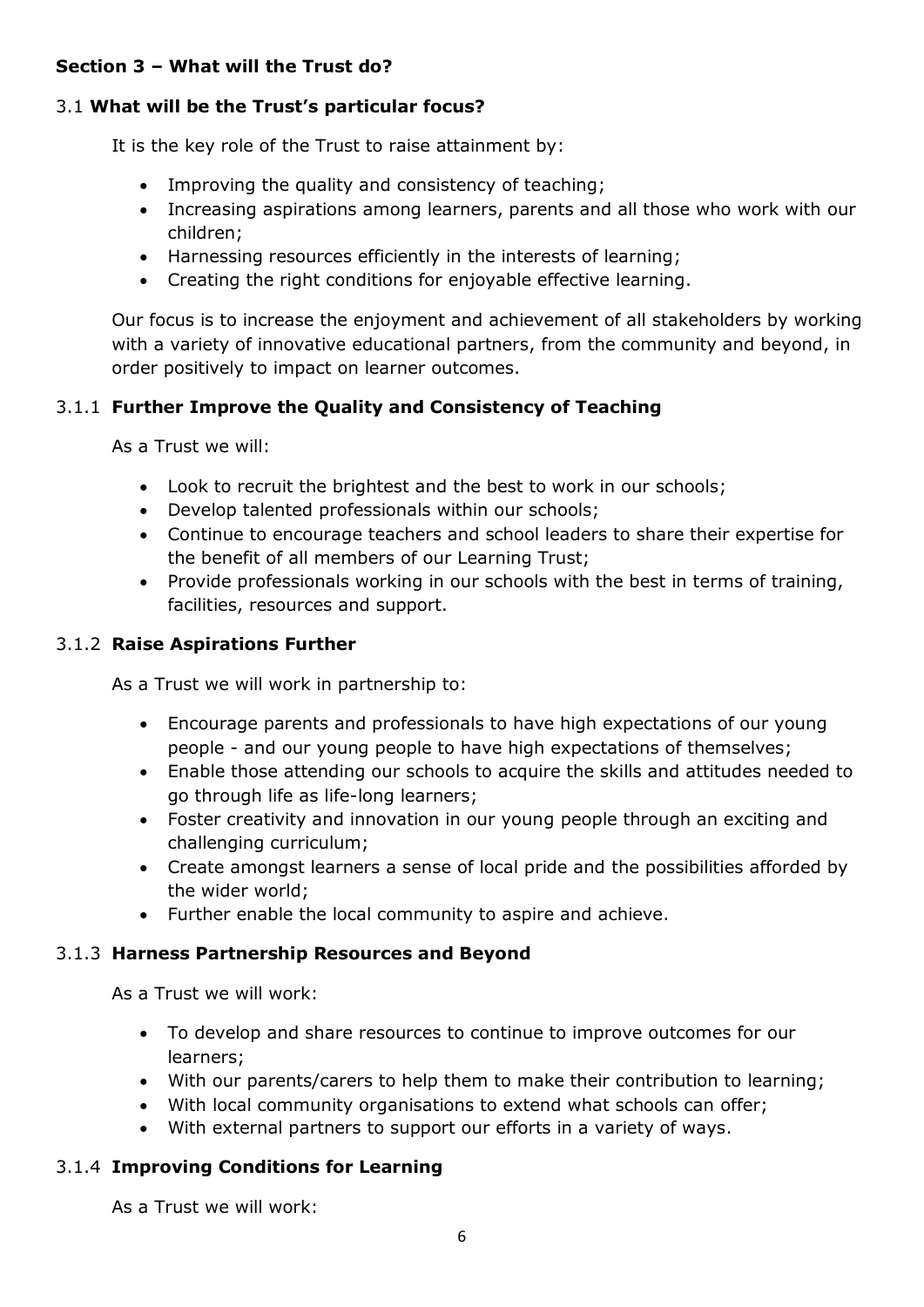- To provide an enjoyable, stimulating educational environment in which both learners and teachers can flourish;
- To ensure that children arrive at school ready and willing to learn;
- To improve attendance so that all our children are in a position to learn;
- To continue to promote good behaviour through clear and consistent expectations and a curriculum which encourages students to learn;
- To ensure good transition arrangements are in place to provide continuity in learning as pupils move from classes or to new schools.
- With partners to improve the health and well-being of our learners.
- With other stakeholders to increase their capacity for lifelong learning to impact on themselves and their children.

## 3.2 **Partnerships**

For every school that joins SCLT, trust status will widen the range and quality of active partner groups who will be able to add to both the corporate strength of our cooperative school trust, as well as to the individual strengths of each school and the community they serve. The trust schools will thus be enabled to build on their strengths and track record seen in the provision of high standards and outstanding partnership / collaborative working within the community. The Trust will enable and strengthen a coherent vision in order to improve outcomes for our community's children through shared support and appropriate challenge.

The Trust partnership will provide a framework to support autonomy whilst retaining strong accountabilities and roots within the local community. This is at the heart of localism.

The Co-operative Movement has extensive experience in supporting educational establishments to develop and embed a co-operative, values-driven ethos both within and across schools and across the whole curriculum. It also helps to bring a global dimension to school and community perceptions through national and international links with other co-operative educational institutions and organisations. Initially, it will be represented by The Co-operative College which is the education arm of the 6,000 strong Co-operative Movement in this country. We will work with the College to identify a suitable long term co-operative partner for the trust from the Co-operative Movement. Being a co-operative trust school will also allow us to become members of the Schools Co-operative Society (SCS). SCS is the fastest growing network of schools across England and is itself a co-operative of co-operative schools. It is strong in Staffordshire and the region generally and is growing steadily. Being part of a national, regional and local co-operative schools organisation will be of great assistance as we try to navigate our school through the rapidly changing educational landscape facing all mainstream schools. We will also be able to participate in a strong international network of co-operative schools.

The Trust is keen to explore links with other partners from the public, voluntary and commercial sectors that can help to further its aims. Charitable status and existing partnerships will help significantly in identifying suitable partners.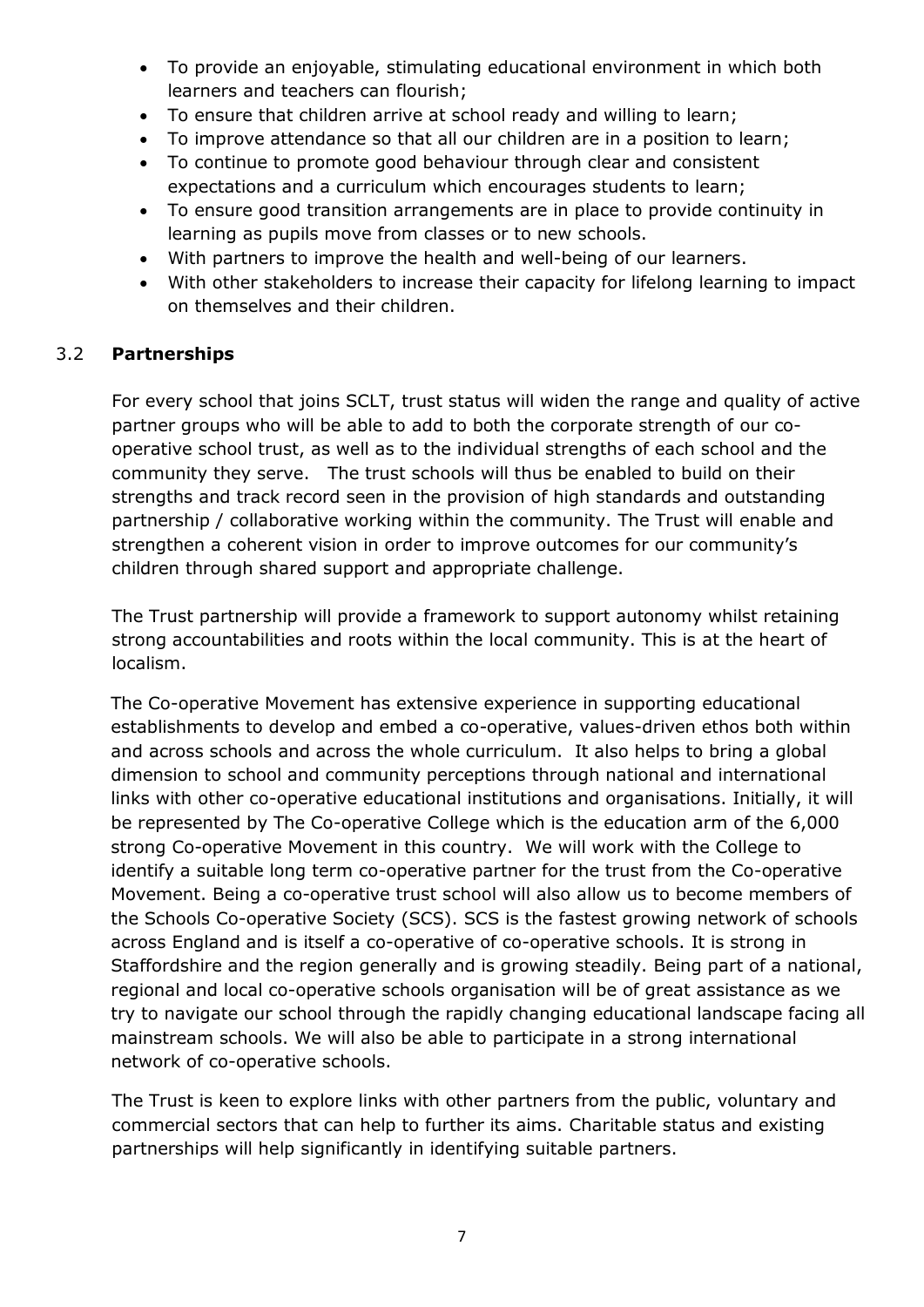### 3.3 **How will the Trust make a difference?**

- 3.3.1 By focussing collective attention and resources on enjoyment and achievement. Joining and developing the Trust will focus the minds and energies of all partners on the task of raising attainment and increasing opportunities for enjoyment and achievement across the SCLT community.
- 3.3.2 By bringing coherence and continuity to lifelong learning at a time when Local Authority services are diminishing and schools increasingly find themselves working alone, the Trust provides the means of bringing local schools together to serve a common purpose and to provide continuous pathways to enjoyment, learning and achievement from early years to adulthood and beyond.
- 3.3.3 By making efficient and effective use of resources, the Trust will provide schools with significant collective bargaining power in their negotiations with suppliers of goods and services. This will enable them to secure best value and prioritise funding for teaching and learning. It will also encourage schools to pool expertise and resources to enable them to maximise the benefits for staff and learners.
- 3.3.4 By providing the motivation of membership, a number of partnerships have demonstrated the value of treating stakeholders as members. The Trust will extend the offer of membership to parents/carers, learners, employees and local community groups and individuals. This will have the value not only of identifying specific benefits for each of these groups, but also enlisting their support in achieving the aims of the Trust.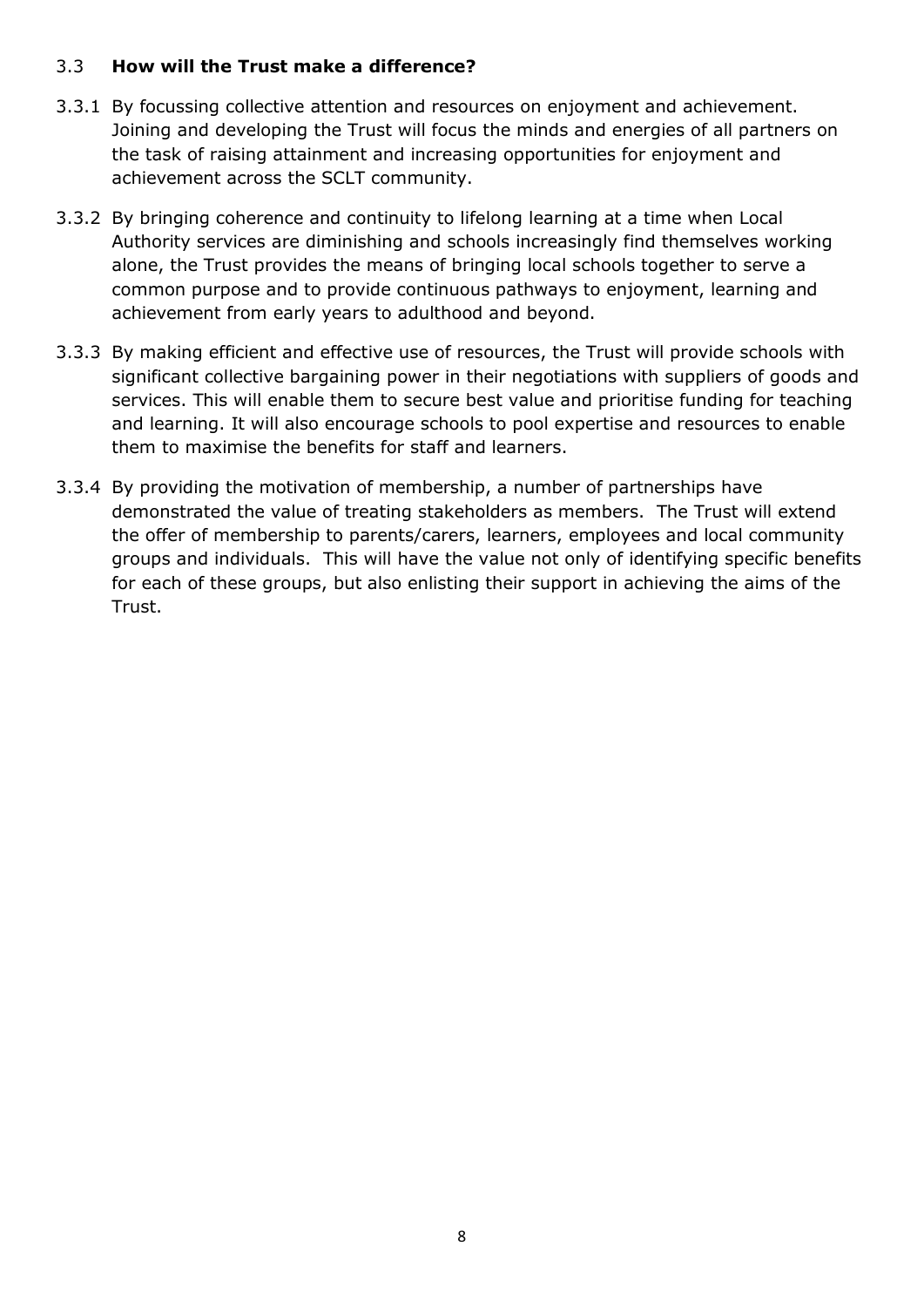## **Section 4 – How will the Trust work?**

- 4.1 The Trust will be a charitable, not for profit, organisation meeting the legal and other requirements of the Department for Education (DfE). It will carry out its duties in relation to schools as set out by the DfE, specifically by appointing a minority of (probably two) governors to the Governing Body of any supported school and by holding the land and assets mutually in trust for its school community.
- 4.2 The Trust will be legally established and regulated (as with all charities) by the Charities Commission and be registered as a company limited by guarantee with Companies House.
- 4.3 Trustees will not be able to derive an income from the Trust, but the Trust may become an employer as it develops its work. Any income generated by the Trust must only be used to support its charitable aims. The Trust will not seek to alter the individual characteristics of the partner schools and it will not seek to change the character (religious or otherwise) of a partner school.
- 4.4 The Trustees will meet a minimum of 3 times a year (co-ordinated with existing school governance arrangements as required).
- 4.5 The Trust will work with other people and organisations, as appropriate, to carry out its work. As the Trust develops, it may be appropriate to consider additional partners. There will be a clear process involving existing Trustees to ensure that any future partner will comply fully with the vision, values and aims of the Trust.
- 4.6 The Trust will be made up of representatives from schools, partner institutions and the membership – via a representative Forum that will be established - generally known as the Stakeholder Forum.
- 4.7 The Trust will have an ethos of co-operation and democracy consistent with cooperative values. It will seek to empower learners and their community and help young people prepare for the challenges facing them as global citizens.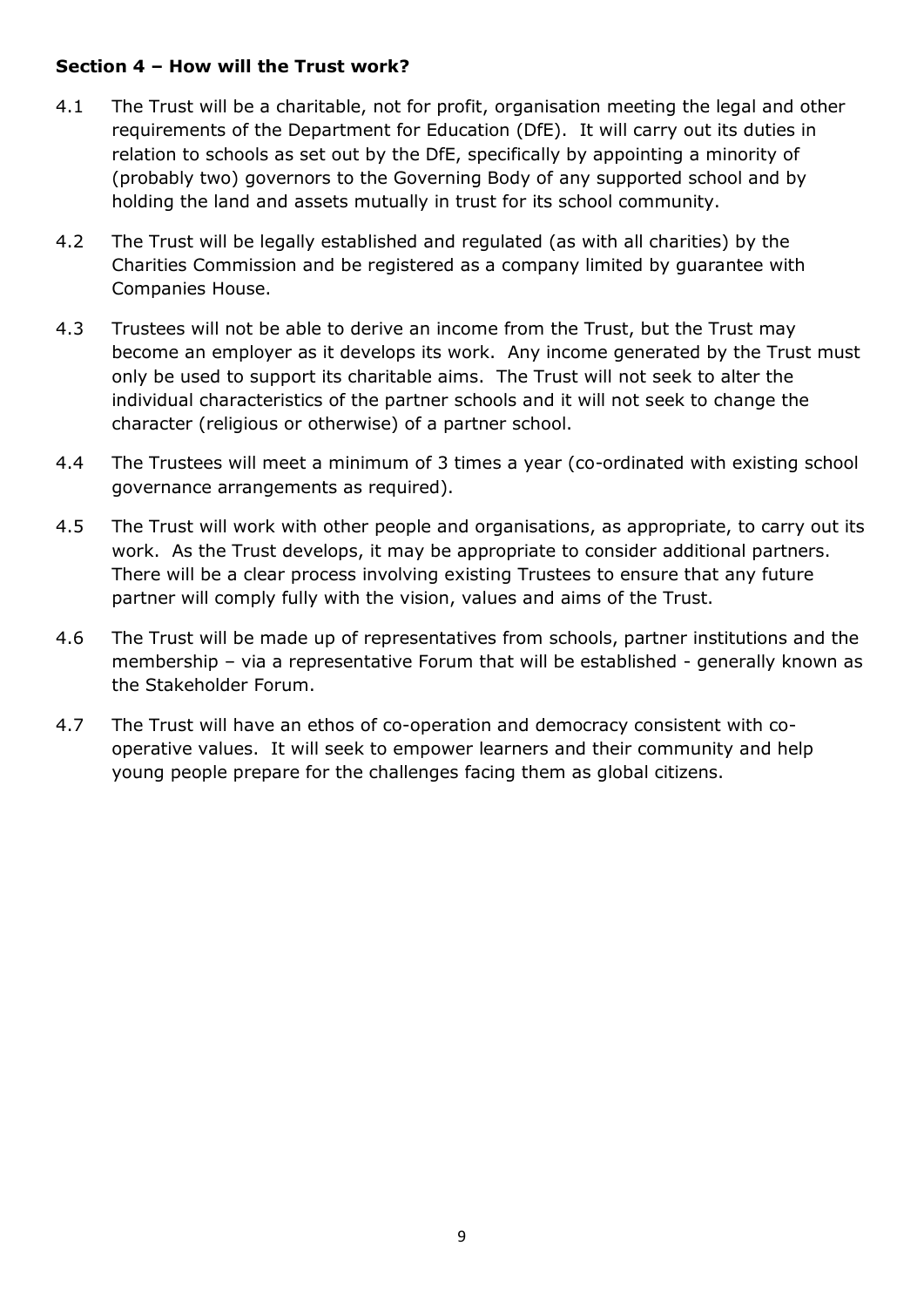## **Section 5 – Foundation Trust Status**

- 5.1 To facilitate the organisation of the Trust, Foundation schools without a trust (as we currently are) need to alter their legal category to become Foundation schools with a trust acting as their legal foundation. In acquiring foundation trust status, our Governing Body - and not the Trust- will continue to be responsible for the employment of staff and the admission of pupils to the School. However a key function of the Trust will be to hold the School's land and assets mutually in trust for the Governing Body. Our Governing Body will retain day to day responsibility for managing these assets, as is presently the case.
- 5.2 Existing and new staff will continue to work under the terms of the 'School Teachers' Pay and Conditions Document' (STPCD). Each school's Governing Body will set out the terms and conditions for new support staff which will be no less favourable than those enjoyed by existing staff. All staff will therefore enjoy as a minimum the same terms and conditions of employment as currently in place.
- 5.3 Schools will continue to teach the National Curriculum and be inspected by OFSTED at appropriate times.
- 5.4 The Governing Body will continue to have day to day control of the School's land and assets as is presently the case.
- 5.5 The Trust will work in collaboration with the Local Authority in ensuring strict adherence to the Schools Admissions Code while reserving the legal right to review admission arrangements if deemed appropriate.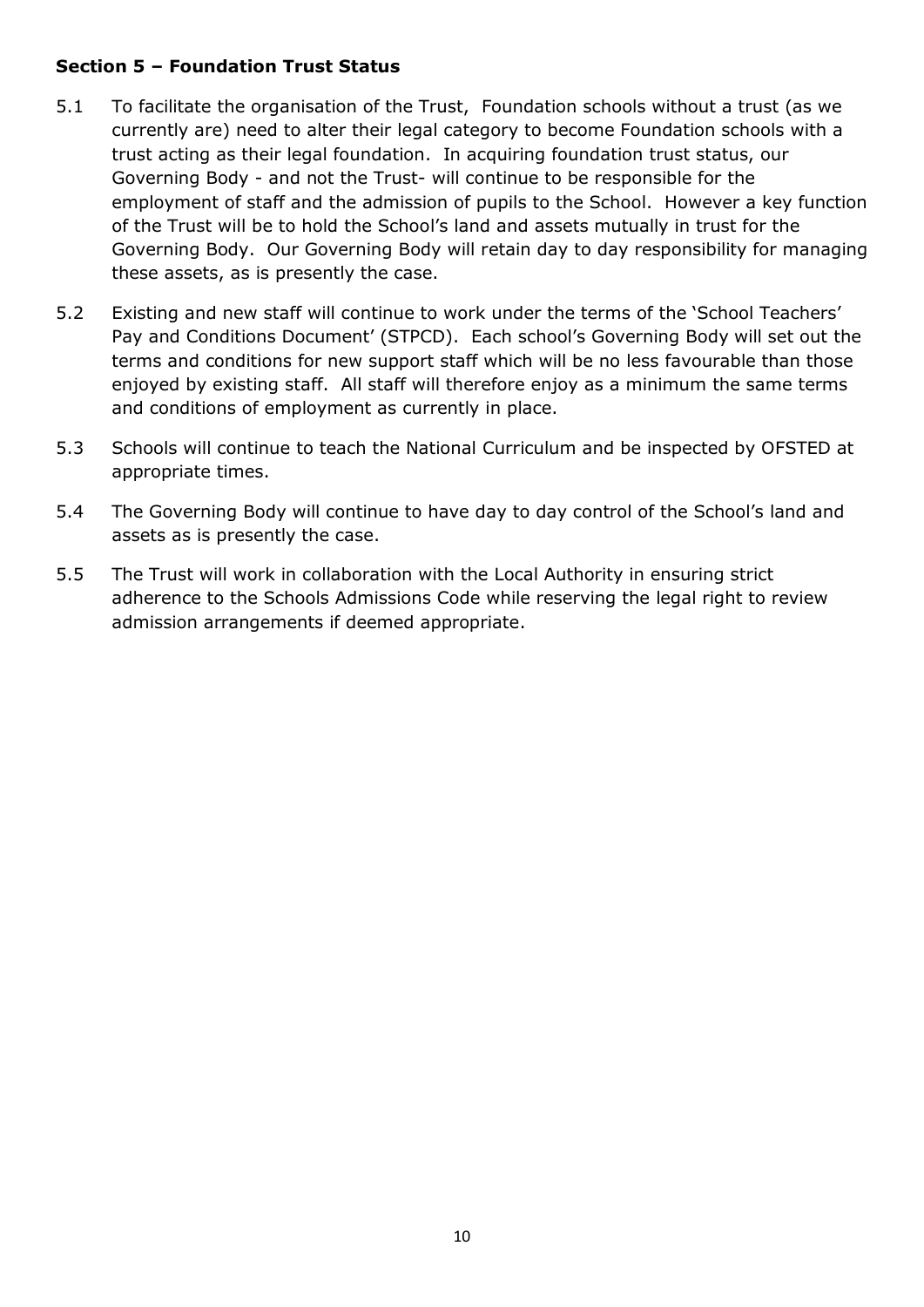# **Section 6 – What Foundation Trust Status will mean for:**

- a) Parents and Carers;
- b) Learners;
- c) Employees;
- d) The Wider Community.

# **Admissions**

- 6.1 The School will remain part of the Local Authority's family of maintained schools but in a different category. We will continue to have a fair admissions policy and not introduce selection by ability or according to which particular school a child attends.
- 6.2 Parents will apply for places at an SCLT school as part of the Local Authority process and this School will continue to work with the Local Authority to ensure that pupil places are given fairly in line with the published admissions criteria. However all Trust School Governing Bodies reserve the right to review admissions arrangements as deemed appropriate.

# **Composition of Governing Bodies**

6.3 From September 1st 2012 the Government changed somewhat the arrangements for appointing Parent, Community, Local Authority and Staff Governors. Community governors now become known as 'co-opted' governors.

Stafford Sports College has already implemented these changes. However, we would acquire a further minority of governors (probably the legal minimum of two) appointed by the Trust. This will help to ensure that there is a good link between the Trust and the Governing Body.

Our Governing Body would therefore be composed of:

- Two Parent Governors;
- One Local Authority Governor;
- One Staff Governor;
- The Headteacher (unless she gives notice that she does not wish to be a Governor);
- Six Co-opted Governors;
- Three Partnership Governors;
- At least two but no more than 45% of the total foundation governors appointed by SCLT; in our case we are proposing the legal minimum of two.

# **Membership of the Trust**

- 6.4 All parents/carers and learners attending a Trust school are eligible to become members of the Trust. This is also true of all members of staff employed by Trust schools and members of a range of community organisations supporting the work of the Trust. Family members of our pupils and past pupils as well as individuals living or working locally who identify with what the trust is seeking to achieve can also join the Trust.
- 6.5 We are planning to establish a Trust Forum whose members, including parents, staff, learners and representatives of community – both organisations and individuals - are elected from the respective membership constituency. The purpose of the Trust Forum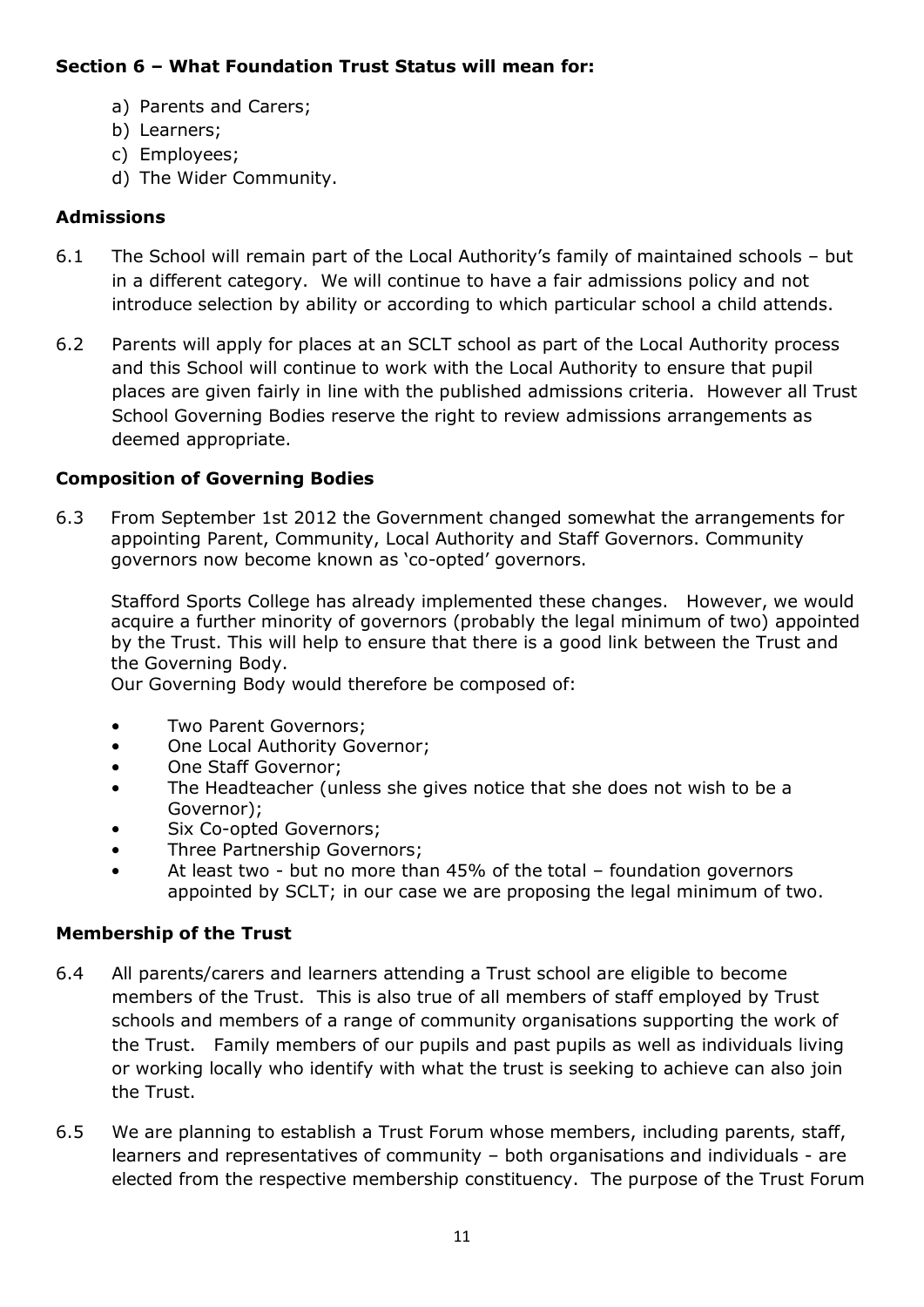will be to hold the Trust to account, to help shape policies and to appoint a minority of trustees.

6.6 In keeping with the co-operative tradition, we will be looking to identify a range of benefits to members which would be consistent with the aims of the Trust

# **Employee Terms and Conditions**

- 6.7 Co-operative Trust schools will continue to recognise the same unions and professional associations. The existing rights of teachers will be fully protected if schools acquire a Trust. The schools will continue to be bound by the School Teachers' Pay and Conditions Document.
- 6.8 Each governing body will set terms and conditions for its own support staff. However, these will be safeguarded as per the prescribed regulations and the same employment rights they currently have as Local Authority employees, will be maintained.
- 6.9 Employees will still be represented on the Governing Body, but in two categories going forward. Some will continue to be elected by their colleagues, others can also be coopted onto a governing body. There will still be representatives from parents, the community and the Local Authority as is currently the case, together with the additional (probably 2) foundation governors nominated by the Trust.
- 6.10 Under the terms of the 2013 regulations referred to above, all staff will continue to enjoy as a minimum entitlement the same terms and conditions of employment as staff in any maintained school.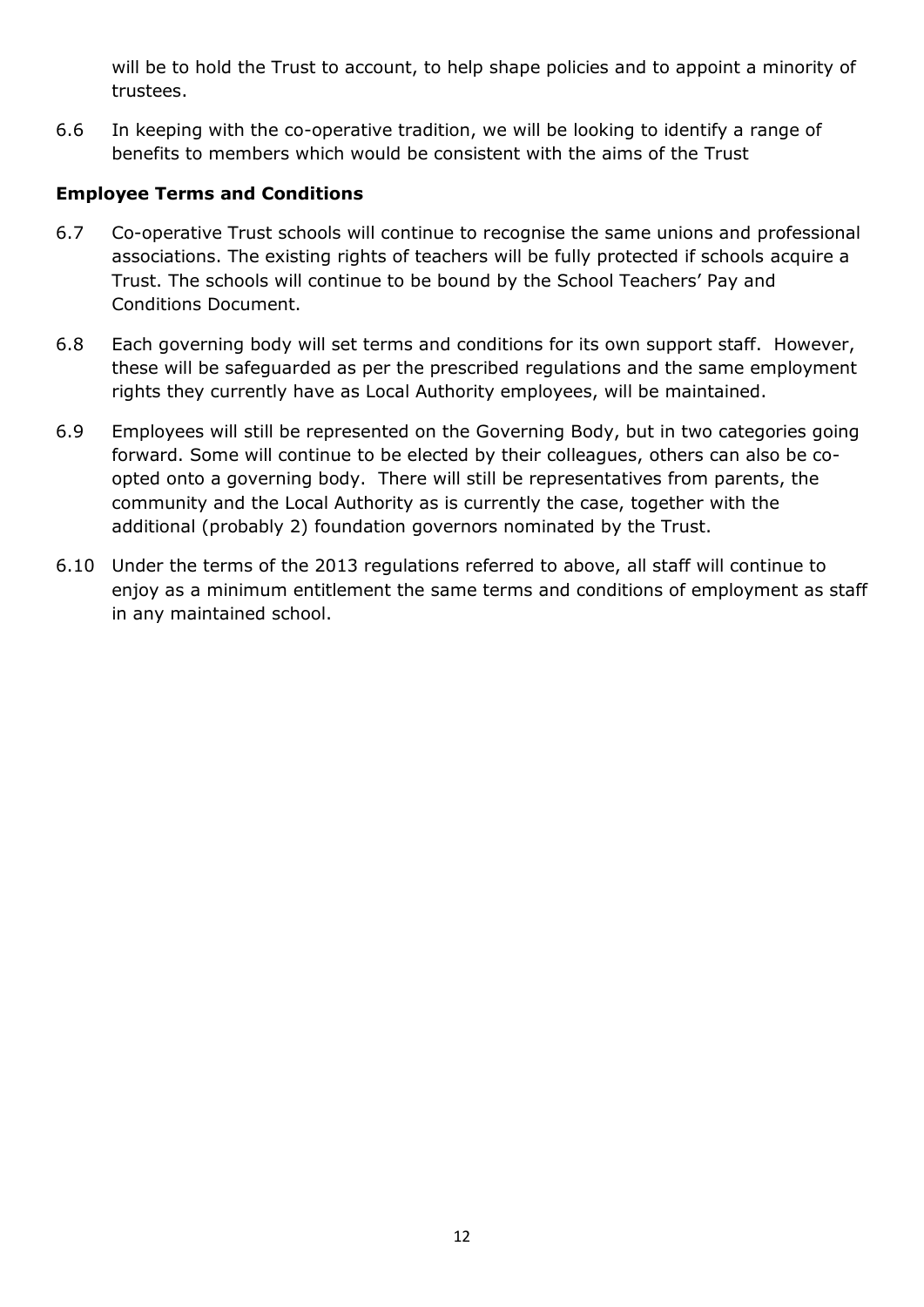## **Section 7 – The Consultation Process**

- 7.1 We would like to know what you think about the proposals contained in this booklet.
- 7.2 You can take part in the consultation by

a) Attending one or more of the consultation meetings below;

b) Completing a Questionnaire and returning it to School. It is also available electronically on the School's website – see details in Section 8 below. Responses can also be made online as well as in hard copy.

7.3 The full consultation meetings programme is as follows:

| Audience           | Date                         | Time               | Venue     |
|--------------------|------------------------------|--------------------|-----------|
| <b>Staff</b>       | Wednesday March<br>18th 2015 | 3.15pm             | Main Hall |
| Public             | Wednesday March<br>18th 2015 | 4.30 <sub>pm</sub> | Main Hall |
| Parents and Carers | Wednesday March<br>18th 2015 | 5.30pm             | Main Hall |

Learners will be consulted via Student Voice / Student Council, assemblies and a range of other internal school mechanisms.

- 7.4 You can comment on the proposals at any time from noon on Thursday  $5<sup>th</sup>$  March 2015 to noon on Thursday 2<sup>nd</sup> April 2015.
- 7.5 After the statutory consultation is closed, all comments oral and written will be considered and a report will be prepared for the Governing Body. This report will be made available on the School website. It will be available for inspection by stakeholders on request. The Governing Body will then hold a meeting to review the report and all the comments made before reaching an informed decision.
- 7.6 The Governing Body may decide to:
	- Adopt the proposals;
	- Modify the proposals in the light of suggestions made during the consultation and if the changes are significant, consult again on the changes;
	- Pause the process;
	- Decide not to proceed and to remain as a Foundation school without a foundation.
- 7.7 The proposed implementation date for joining the Trust is  $1<sup>st</sup>$  May 2015.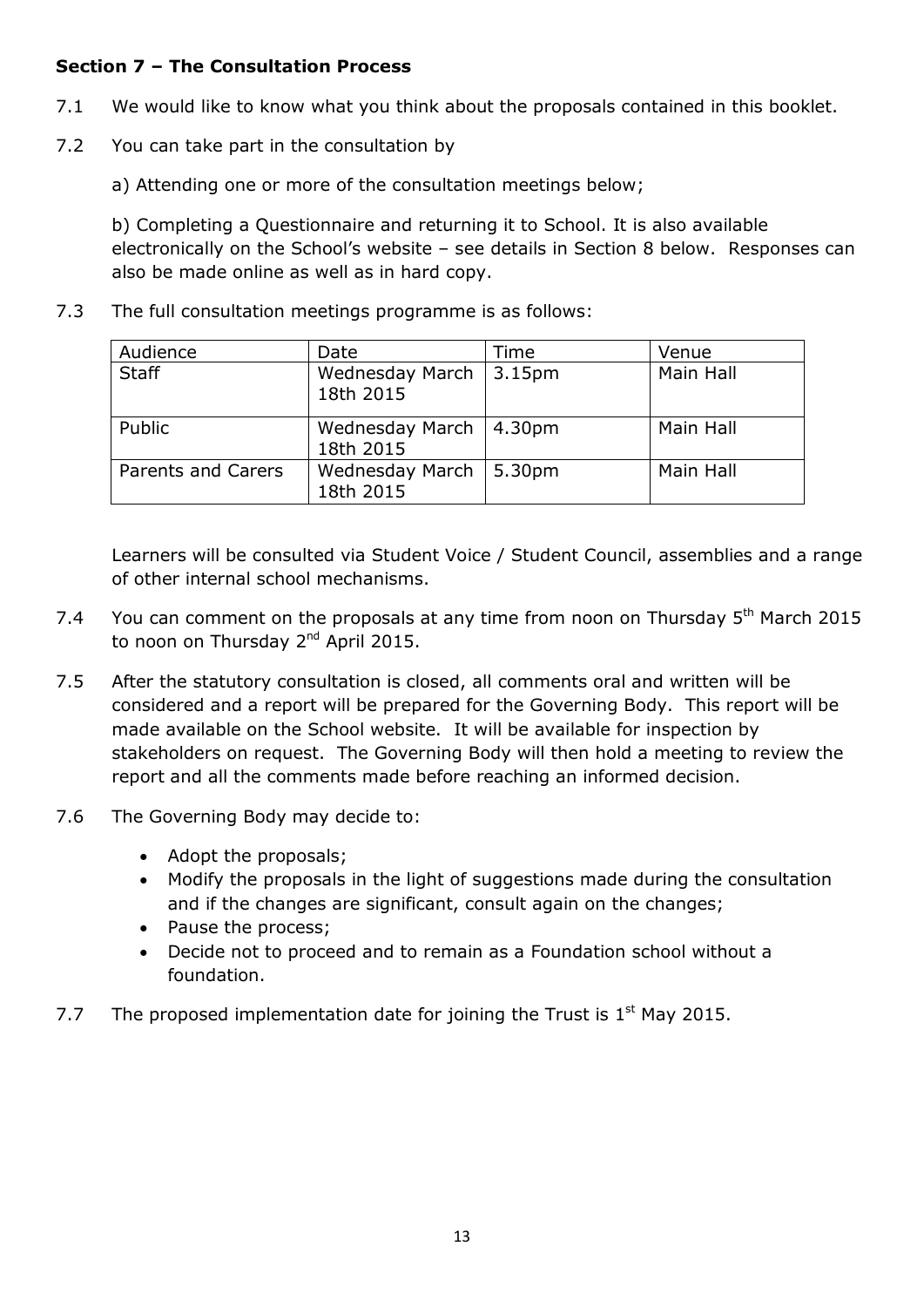### **Section 8 – Contact details**

If you have any queries about anything you have read here or require copies of any of the consultation documents, please contact:

Derek Hickman Clerk to Governors Stafford Sports College Wolverhampton Road Stafford ST17 9DJ

Tel: 01785 258383 E-mail: [governors@staffordsportscollege.staffs.sch.uk](mailto:governors@staffordsportscollege.staffs.sch.uk)

Copies of the Statutory Notice and Statutory Proposals (when published), all consultation documents and the Report to Governors on the outcome of the Consultation (when published) can also be accessed on the School website [www.staffordsportscollege.com](http://www.staffordsportscollege.com/) or in hard copy upon request to the Clerk above.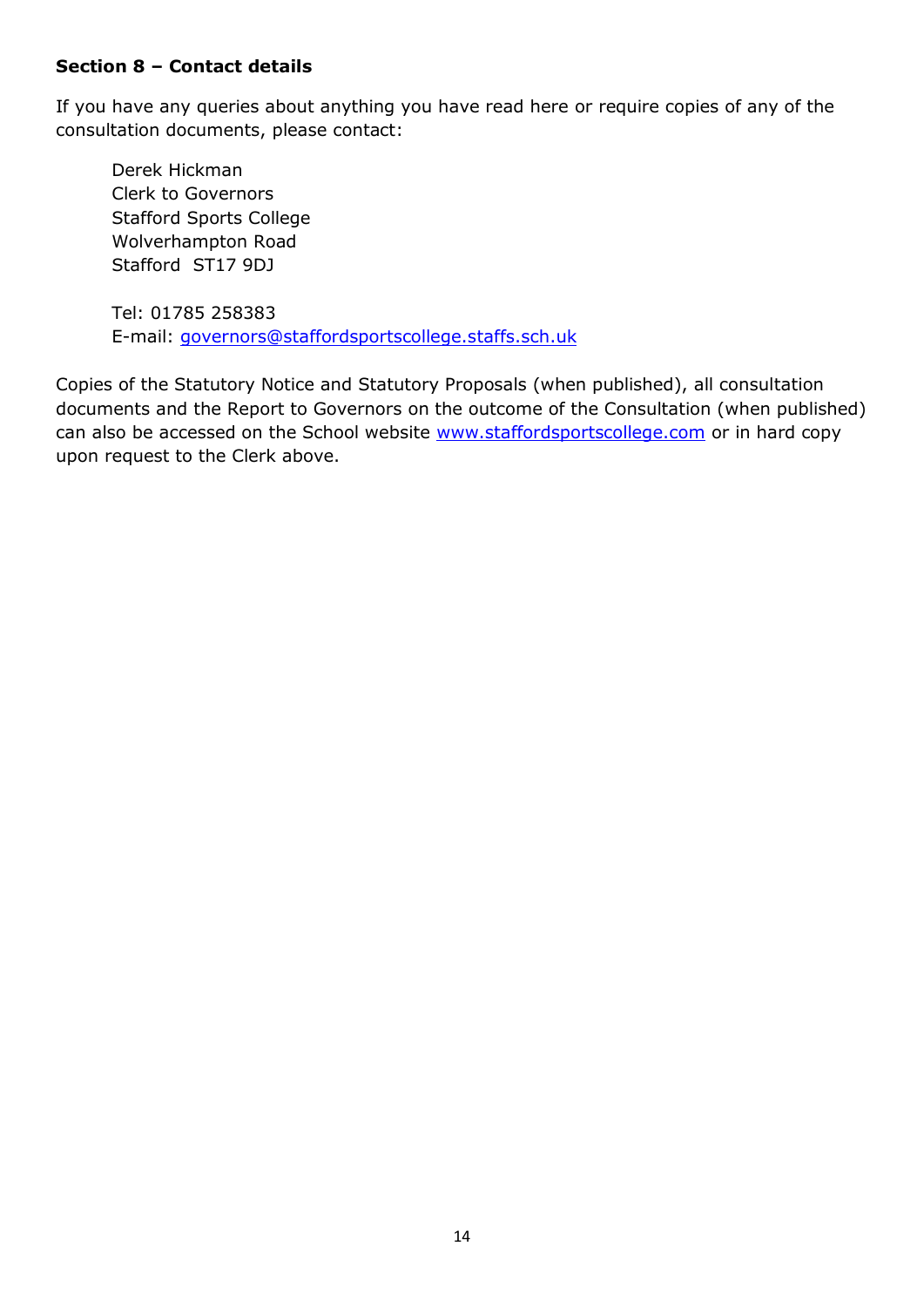# **Section 9 - Appendices**

# **Appendix a) – List of Consultees**

As part of the consultation process, the following will all be consulted: Stafford Sports College

- Students currently enrolled at the School
- Parents and Carers of those Students
- Teaching and Support Staff currently employed at the School
- Other personnel currently working at the School

## Local Schools & Colleges

- All Saints CE (VC) Primary
- All Saints CE (VC) Infants
- Anson CE (VA) Primary
- Barnfields
- Berkswich CE (VC) Primary
- Blessed Mother Theresa of Calcutta Catholic Primary
- Blessed William Howard Catholic High **School**
- Burton Manor Primary
- Castlechurch Primary
- Chetwynd Centre
- Church Eaton Endowed (VA) Primary
- Colwich CE (VC) Primary
- Cooper Perry
- Doxey Primary and Nursery
- Flash Lev
- Gnosall St Lawrence CE (VC)
- Greenhall Nursery
- Haughton St Giles CE (VC) Primary
- John Wheeldon Primary
- King Edward VI High
- Leasowes Primary

#### Teacher Associations and Trade Unions

- ASCL
- ATL
- NAHT
- NASUWT

## Elected Representatives

- All Members of Stafford Borough Council
- Members of Staffordshire County Council sitting for the following Divisions:
	- o Stafford Central
	- o Stafford East
	- o Stafford North
- Jeremy Lefroy MP

## Other Statutory Bodies & Community Groups

- Child and Adolescent Mental Health Services
- Department for Education
- Hyde Lea Parish Council
- Stafford and Surrounds Clinical Commissioning Group
- Marshlands Special
- Oakridge Primary
- Parkside
- Rowley Park Academy
- Silkmore Primary
- Sir Graham Balfour High
- Stafford Children's Centre
- Stafford College
- St Andrew's CE (VC) Primary
- St Anne's Catholic Primary
- St Austin's Catholic Primary
- St John's Catholic Primary
- St John's CE (C) Primary
- St Leonard's Primary
- St Patrick's Catholic Primary
- St Paul's CE (VC) Primary
- St Peter's CE (VC) Primary
- Tillington Manor Primary
- Walton Hall Community Special
- Walton High
- Weston Road Academy
- William Baxter
- Woodseaves CE (VC) Primary
- NUT
- UNISON
- GMB
- UNITE
- o Gnosall & Doxey
- o Stafford Trent Valley
- o South Staffs Penkridge
	- Stafford Baseline Tennis Centre
	- Staffordshire County Council
	- St Peter's Pre-School
	- The Stafford Community Learning **Trust**
- - -